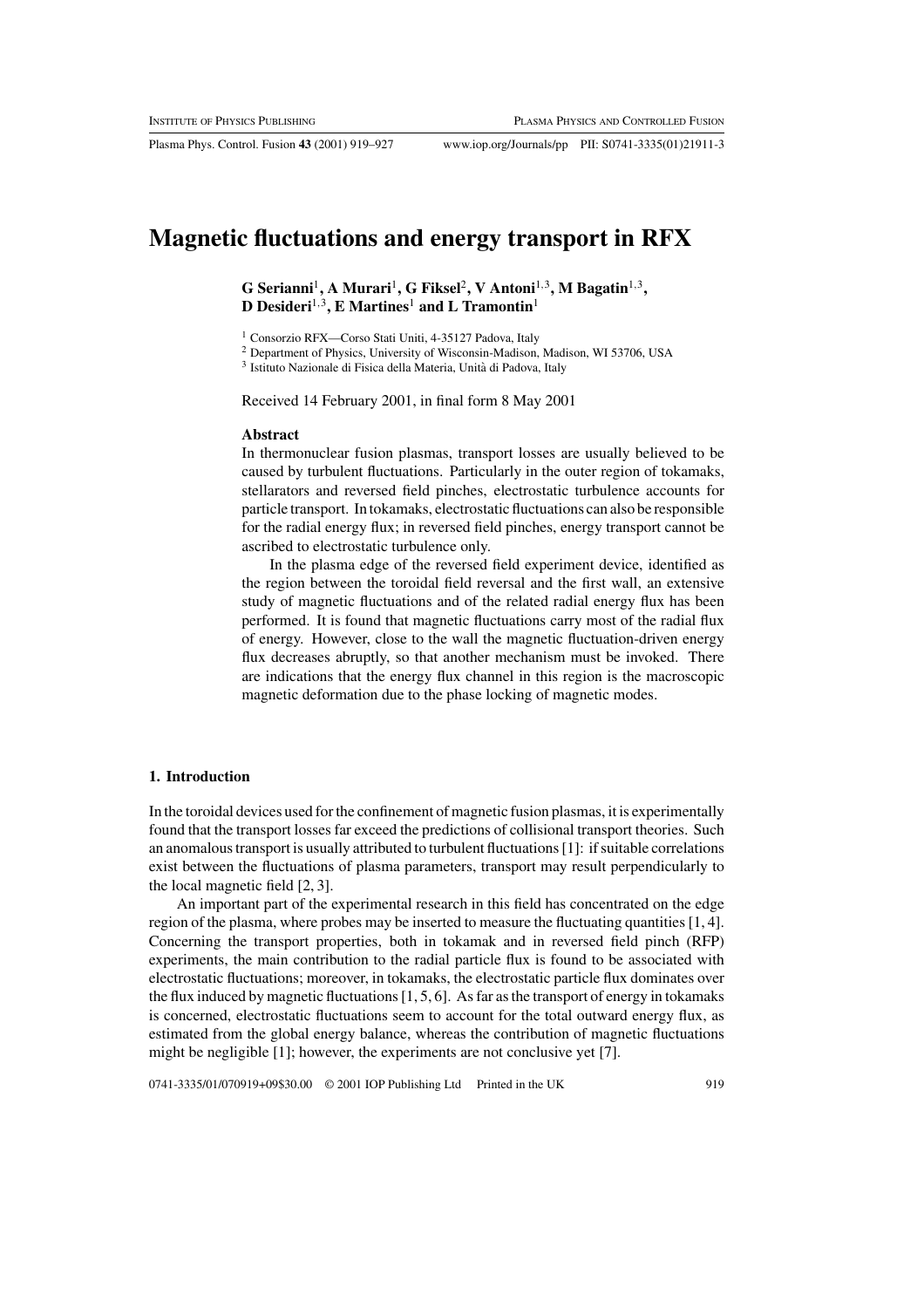In RFPs, electrostatic fluctuations do not account for the whole transport of energy [8, 9]; so the experimental investigation tackled the problem of assessing the importance of the energy flux driven by magnetic fluctuations. Indeed magnetic fluctuations are intrinsic to the RFP, as this configuration is maintained by a strong dynamo mechanism, which converts part of the energy externally supplied to the poloidal magnetic field component into energy associated with the toroidal field component. Hence, magnetic fluctuations as high as some per cent of the total magnetic field are normally present, mainly due to instabilities resonating inside the reversal surface of the toroidal magnetic field [10]. It must be remembered that, in the edge region of RFPs, the main magnetic component is the poloidal magnetic field generated by the toroidal plasma current.

In the Madison symmetric torus (MST) experiment, it is found that the magnetic fluctuation-induced energy flux is larger than in tokamaks and is comparable to the total energy flux in the 'core'  $(r/a > 0.75)$  of the plasma, where the magnetic field is expected to be stochastic; however, the magnetic contribution to the energy flux decreases towards the edge of the plasma [11].

In the reversed field experiment (RFX), there are indications that the magnetic field fluctuations play a significant role in the energy transport; in particular, they seem to remarkably affect the superthermal component of the electrons. Indeed, the edge region of the RFX is characterized by a non-thermal distortion of the electron energy distribution function, due to the presence of a superthermal tail, carrying most of the parallel current density and a remarkable parallel energy flux [12]. If such a parallel flux is correlated to some extent with the fluctuations of the radial magnetic field, energy can be transferred outwards. As shown later, in the RFX superthermal electrons are good candidates to explain the energy losses due to magnetic fluctuations, as expected since the fastest particles are known to be the most susceptible to being affected by this kind of fluctuation [13].

It is also worth mentioning that in the RFX the tearing modes are found to be phase-locked (and also locked to the first wall). The resulting macroscopic magnetic disturbances enhance the local losses due to parallel transport, thus affecting the global power balance [14].

The present paper is dedicated to the investigation of the transport of energy through magnetic fluctuations. The experiments were performed in the RFX device (major radius 2 m, minor radius  $a = 0.46$  m) [15] using the same diagnostic system which had already been employed in the MST [11] reversed field pinch and in the CCT [16] and TEXT-U tokamaks [17].

The paper is organized as follows: first the experimental conditions and the diagnostic system are described (section 2) and then the experimental results are shown (section 3). A short discussion and some proposals for further measurements are finally given (section 4).

#### **2. Probe description and data analysis techniques**

In the MST device the perpendicular energy flux driven by magnetic fluctuations was obtained by correlating the parallel energy flux, measured by a fast pyrobolometer, with the radial magnetic field fluctuations [18]. The equipment used in the RFX is the same as that used in the MST device (figure 1). It consists of two  $LiTaO<sub>3</sub>$  pyroelectric crystals, having 10.7 mm diameter and 0.5 mm thickness, facing the plasma in opposite directions along the magnetic field. A slit is placed in front of each crystal to reduce the deposited energy; the slit is 7 mm long, 1 mm thick and 1 mm wide. The probe is completed by a coil measuring the radial component of the magnetic field. To ensure electrical contact and to reduce pick-up noise [19], both sides of the crystals are covered by a 0.5  $\mu$ m thick Au film, laid over a 120 Å Cr layer. The current signal generated by the detector is then fed to a fast current-to-voltage converter (measured bandwidth ∼150 kHz). The magnetic coil signal is numerically integrated after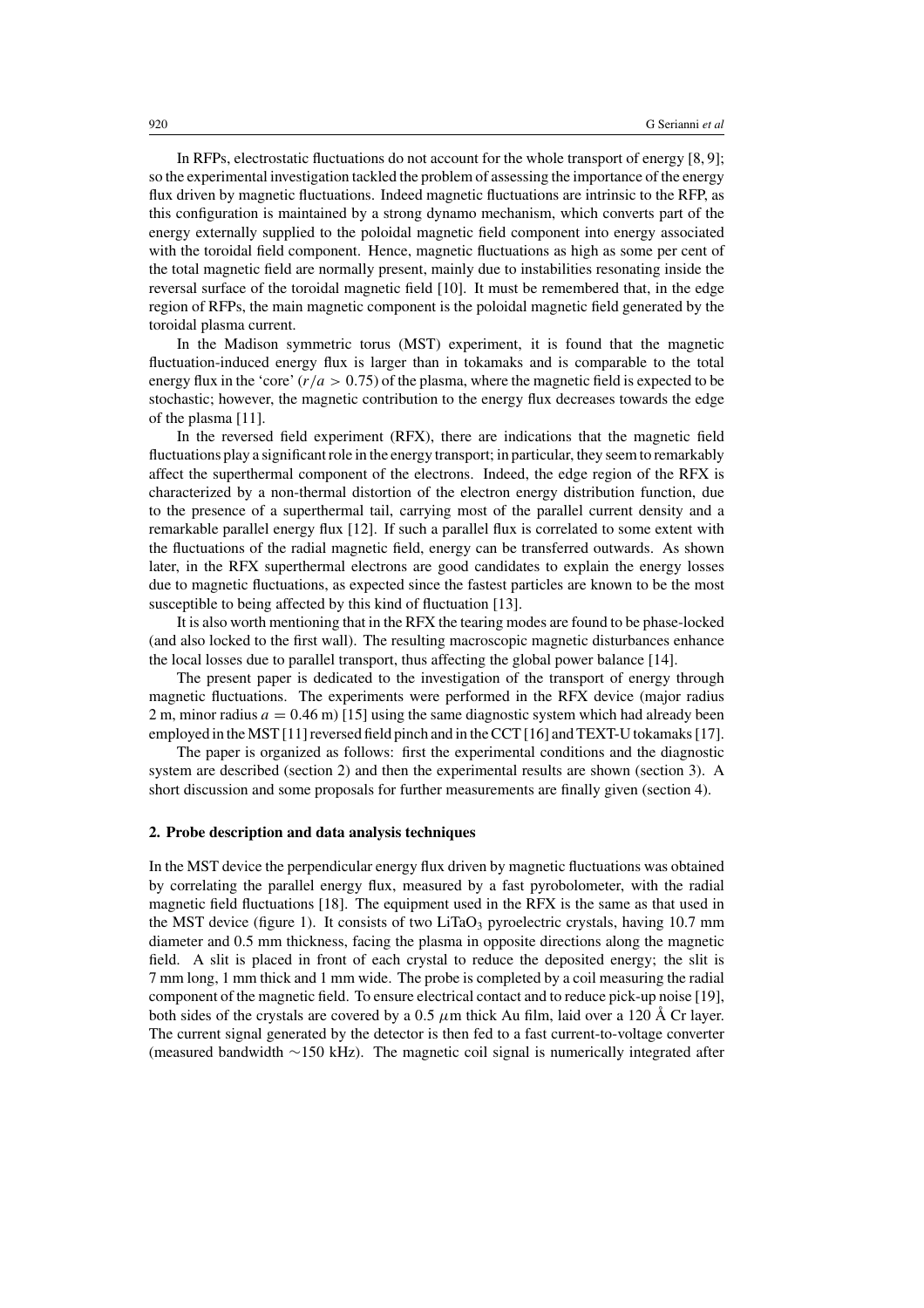

Figure 1. Schematic view of pyrobolometer equipment.

subtraction of the offset. For all signals, the sampling frequency is 1 MHz. Regarding the bolometer sensitivity, the nominal value for these pyrocrystals (0.12  $\mu$ A W<sup>-1</sup>) is used [18]; as a consequence of the non-negligible uncertainty associated with this choice, the systematic error on the absolute values of the energy fluxes can be estimated to be about a factor of two.

In order to minimize the energy flux, during the experiments the crystals were oriented at grazing incidence (nominal angle 15◦) with respect to the local magnetic field. Because of the shallow exposure angle, the absolute calibration of the system turns out to be difficult since it is not easy to accurately monitor small variations of this angle during a plasma shot. When absolute values are presented, a nominal angle  $(6°)$  is assumed for the total magnetic field direction with respect to the poloidal direction. The effect of toroidal magnetic field fluctuations on the transmission function of the system was assessed by assuming a perturbation of the toroidal magnetic field equal to 1% of the poloidal magnetic field (the latter being the main component of the magnetic field in a RFP plasma). It results that the shallower the exposure angle, the higher the effect; particularly, at the lowest nominal exposure angle used, this perturbation might introduce a ∼20% error on the relative value of the transmission function.

The outer region of the RFX was explored by inserting the probe into the plasma up to  $r/a = 0.86$ . The toroidal field reversal surface was located at  $r/a = 0.81$ –0.86, as estimated by the polynomial function model [20].

The parallel energy flux is obtained by subtraction of the fluxes measured on the electron and on the ion drift sides (the electron drift side is defined as the upstream side of the superthermal electron flow at the edge and the ion drift side is the opposite side): the uniform contributions due to radiation and to the ions that possibly cross the slit are eliminated and a net electron parallel energy flux thus results. Since the detectors were not polarized with respect to the plasma, the result is a measure of the contribution of the superthermal component of the velocity distribution function.

The contribution of the magnetic fluctuations to the radial transport of energy was computed in the frequency domain as the covariance (product of Fourier transforms) between  $\tilde{q}_{\parallel}$ , the fluctuating net parallel energy flux, and  $b_{\rm r}$ , the radial component of the fluctuating magnetic field normalized to the poloidal magnetic field [21]:

$$
\int \tilde{q}_{\parallel} \tilde{b}_r \gamma_{\rm qb}(\nu) \cos(\varphi_{\rm qb}(\nu)) \, \mathrm{d}\nu \tag{1}
$$

where  $\gamma_{qb}(\nu)$  is the cross coherence and  $\varphi_{qb}(\nu)$  the cross-phase between  $\tilde{q}_{\parallel}$  and  $\tilde{b}_{r}$ .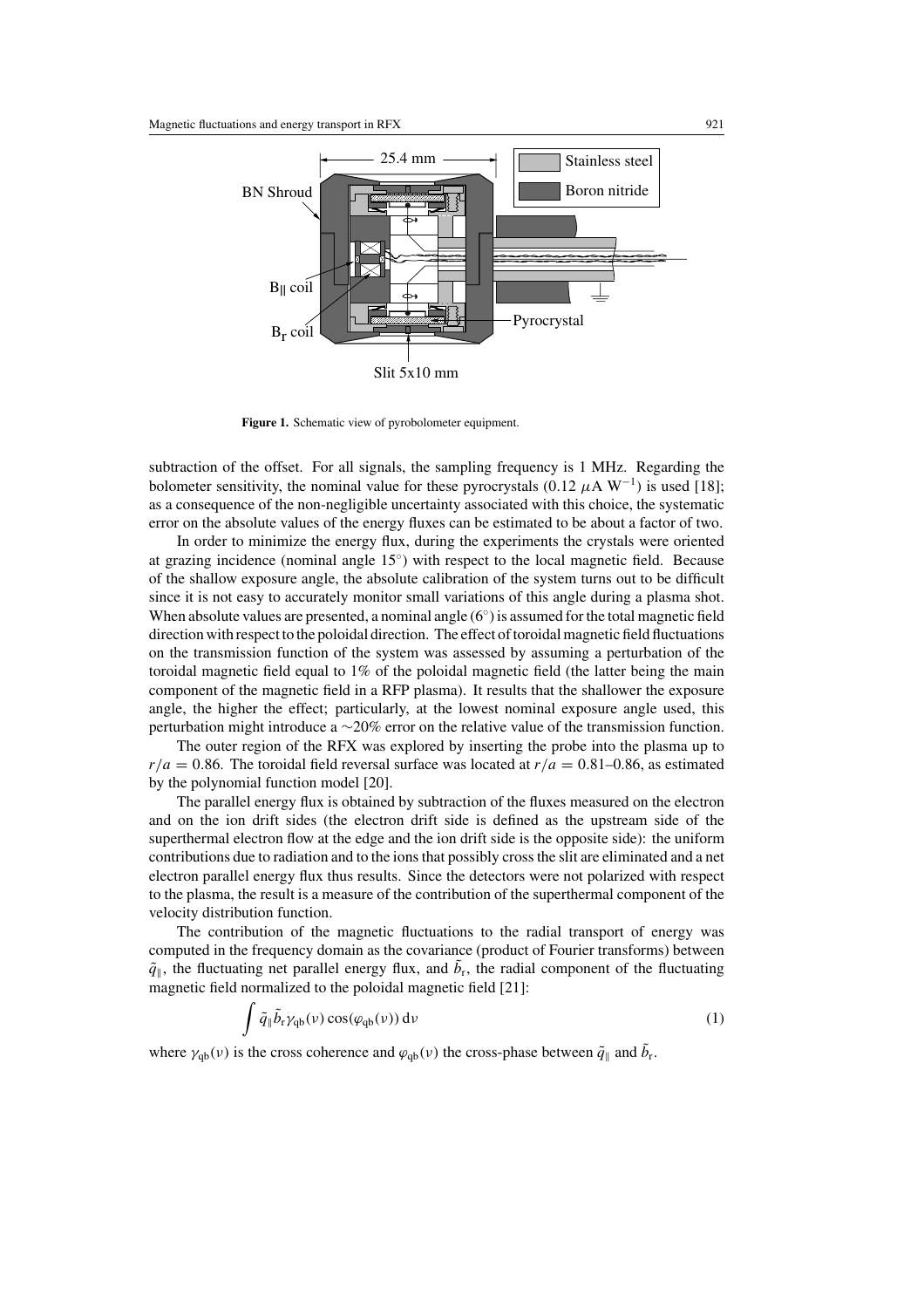

**Figure 2.** Main plasma parameters: (a) toroidal current and electron density; (b) ohmic and radiated power.

As a cross-check, the computation was also performed in the time domain as  $q_r = \langle \tilde{q} \rangle | b_r \rangle$ , giving comparable results.

The rms value of magnetic fluctuations has been evaluated as the auto-covariance of the magnetic field signal.

# **3. Experimental conditions and results**

To reduce the parallel energy flux, the RFX experiment was operated at low plasma current (∼150 kA) and high density ( $\sim$ 2 × 10<sup>19</sup> m<sup>-3</sup>), so that almost 80% of the power was lost by radiation on average. This is confirmed by the total radiation data obtained from bolometric tomography.

For these discharges a global power balance indicates that the radial energy flux, obtained as the fraction of input power lost by transport divided by the first wall surface, was on average 100 kW m−2. The locked mode position was forced away from the pyrobolometer section to prevent local events from affecting the results. Thus only cross-field energy transport due to magnetic fluctuations was measured; the contribution of locked modes to the energy transport is not considered in the present paper, since these perturbations are stationary in the laboratory frame of reference and their contribution cannot be determined with a simple local measurement. An example of discharge current, plasma density, input ohmic power and radiated power is shown in figure 2. Ohmic power data before 4 ms are not displayed as they were affected by large disturbances during the setting-up phase. During the measurements the plasma was in the multiple helicity state, in which several toroidal magnetic modes are simultaneously present [22].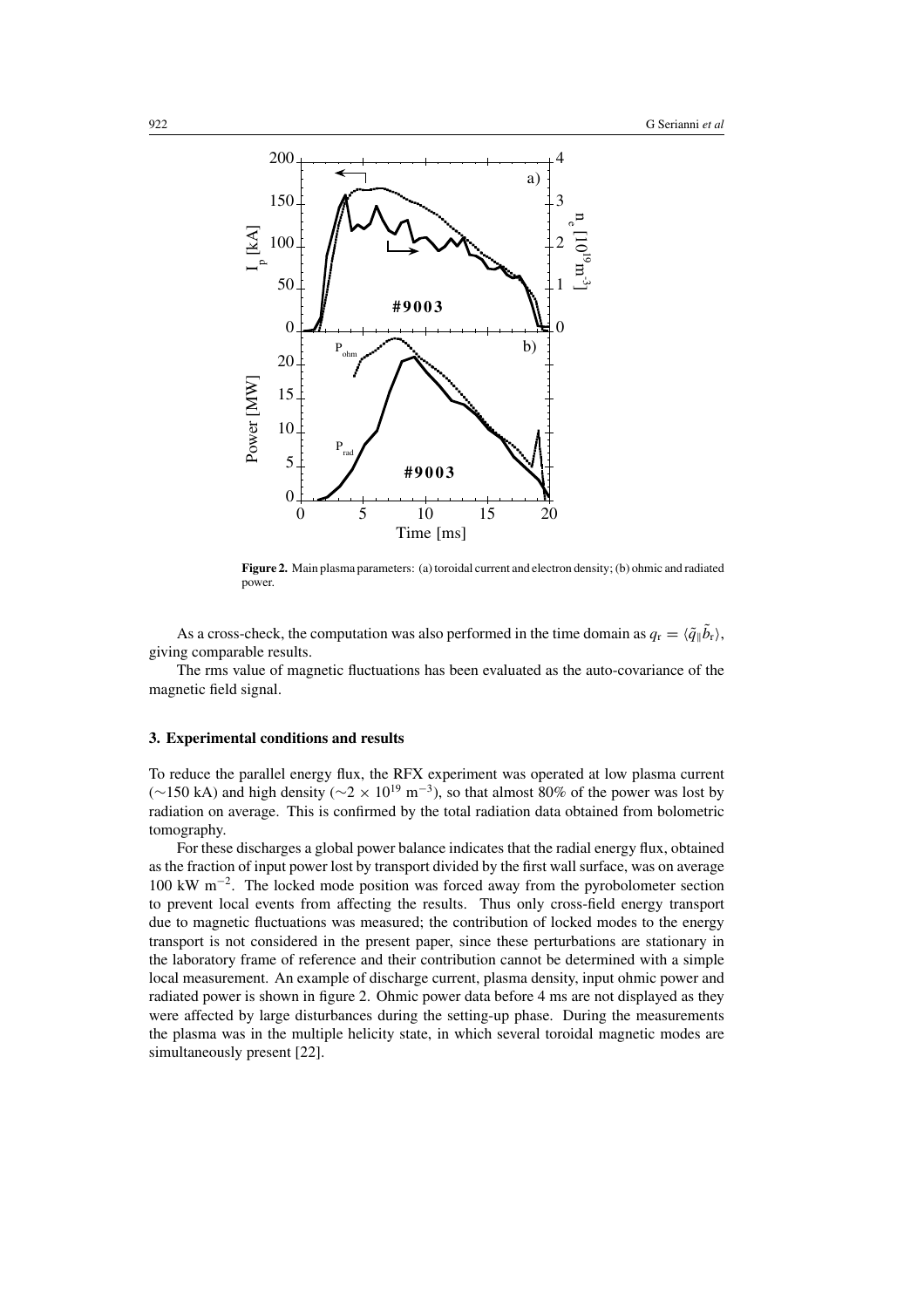

**Figure 3.** Main plasma current and typical waveforms of pyrosensor current: (a) slit located at  $r/a = 1$ ; (b) slit inserted at  $r/a = 0.88$ .

Typical waveforms of the signals, for two different radial positions, are presented in figure 3; in the same figures, the plasma current waveforms are shown to ensure that the discharges were very similar as far as the global parameters were concerned. It is worth noting that, deep inside the plasma, the energy flux shows bursts (see figure 3(b)). Indeed, by varying the insertion from  $r/a > 0.97$  to  $r/a < 0.95$  a qualitative change in the power spectra of  $q = q_1 - q_2$  is observed; correspondingly, no qualitative change is found in the power spectrum of  $b_r$ .

Figure 4(a) shows that the parallel energy fluxes decrease at the edge on both the ion and electron drift sides; likewise, the net parallel energy flux diminishes in the edge region (figure 4(b)). The energy flux asymmetry, defined as the ratio between the parallel energy fluxes measured on the electron and on the ion drift sides, is found to be about three at the extreme edge of the plasma (for  $r/a > 0.95$ ), decreasing towards unity deeper inside, as reported in figure 4(c). The values of the asymmetry factor observed at the edge are in agreement with previous energy flux measurements, averaged over the entire discharge duration, obtained from calorimetric probes [23]. The decrease in the asymmetry towards unity inside the plasma is in agreement with the results of a Fokker–Planck code developed to study the superthermal electron population at the edge of RFPs [24].

By means of the coil located in the pyrobolometric system, a radial scan of  $\langle \tilde{b}_r^2 \rangle^{1/2}$ , the total amplitude of the normalized fluctuating radial magnetic field, has been performed up to  $r/a = 0.86$  (figure 5). The value of  $\langle \tilde{b}_r^2 \rangle^{1/2}$  is obtained by integrating the power spectrum of  $\tilde{b}_r$  over frequencies greater than 500 Hz. It is found that  $\langle \tilde{b}_r^2 \rangle^{1/2}$  is 1% in the outer region of the plasma, increasing to 2.5% deeper inside.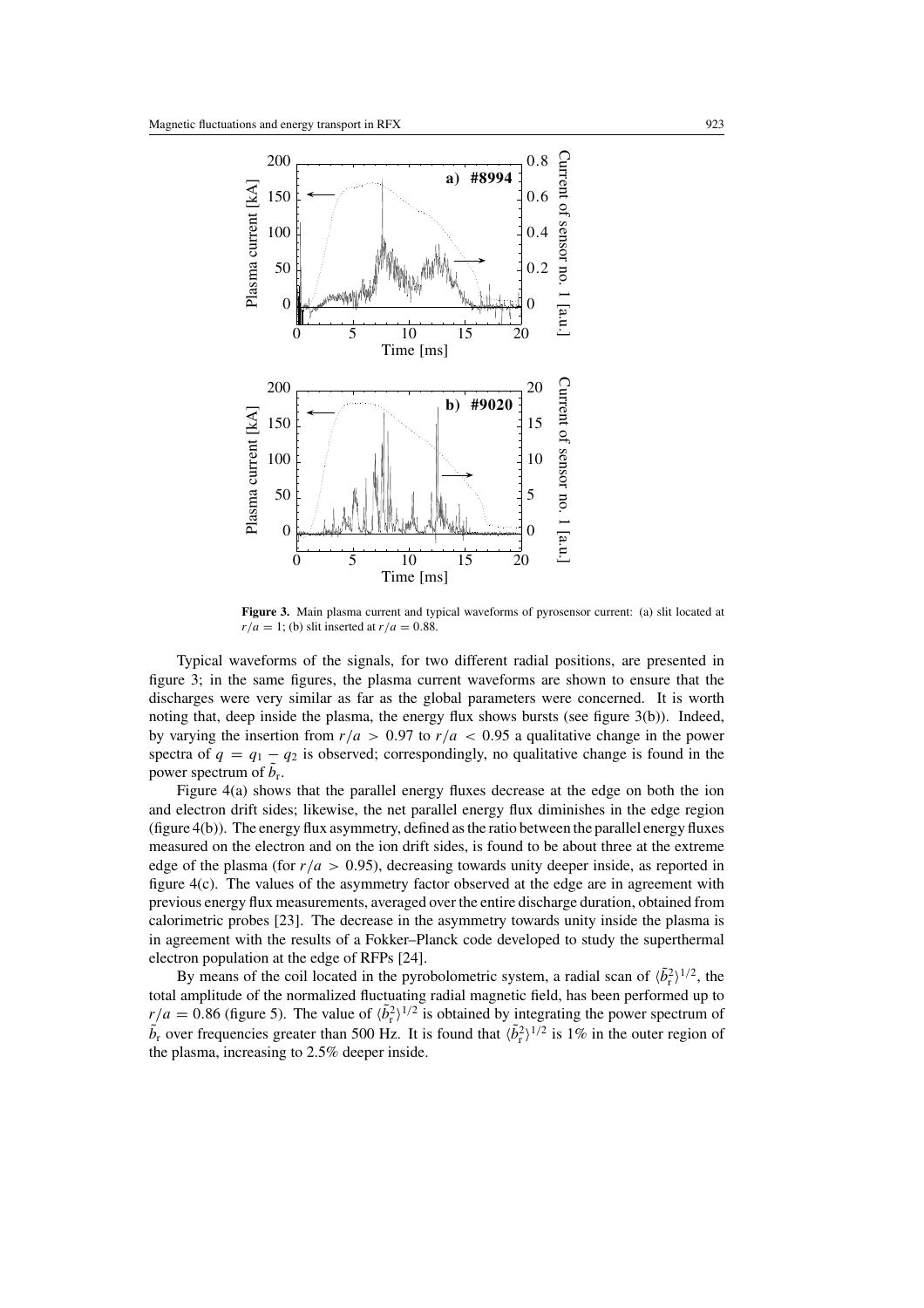

**Figure 4.** Parallel energy fluxes (a), net parallel energy flux (b) and energy flux asymmetry (c) as a function of the probe radial position.



**Figure 5.** Radial behaviour of  $\langle \tilde{b}_r^2 \rangle^{1/2}$ ; the bars indicate the standard deviation.

The power spectra of  $b_r$  and  $\tilde{q}_{\parallel}$  are shown in figure 6. They are essentially concentrated in the frequency range below 20 kHz, as in the MST experiment [11]; the power spectrum of  $\tilde{q}_{\parallel}$  decays slightly faster than that of magnetic fluctuations. As observed in the MST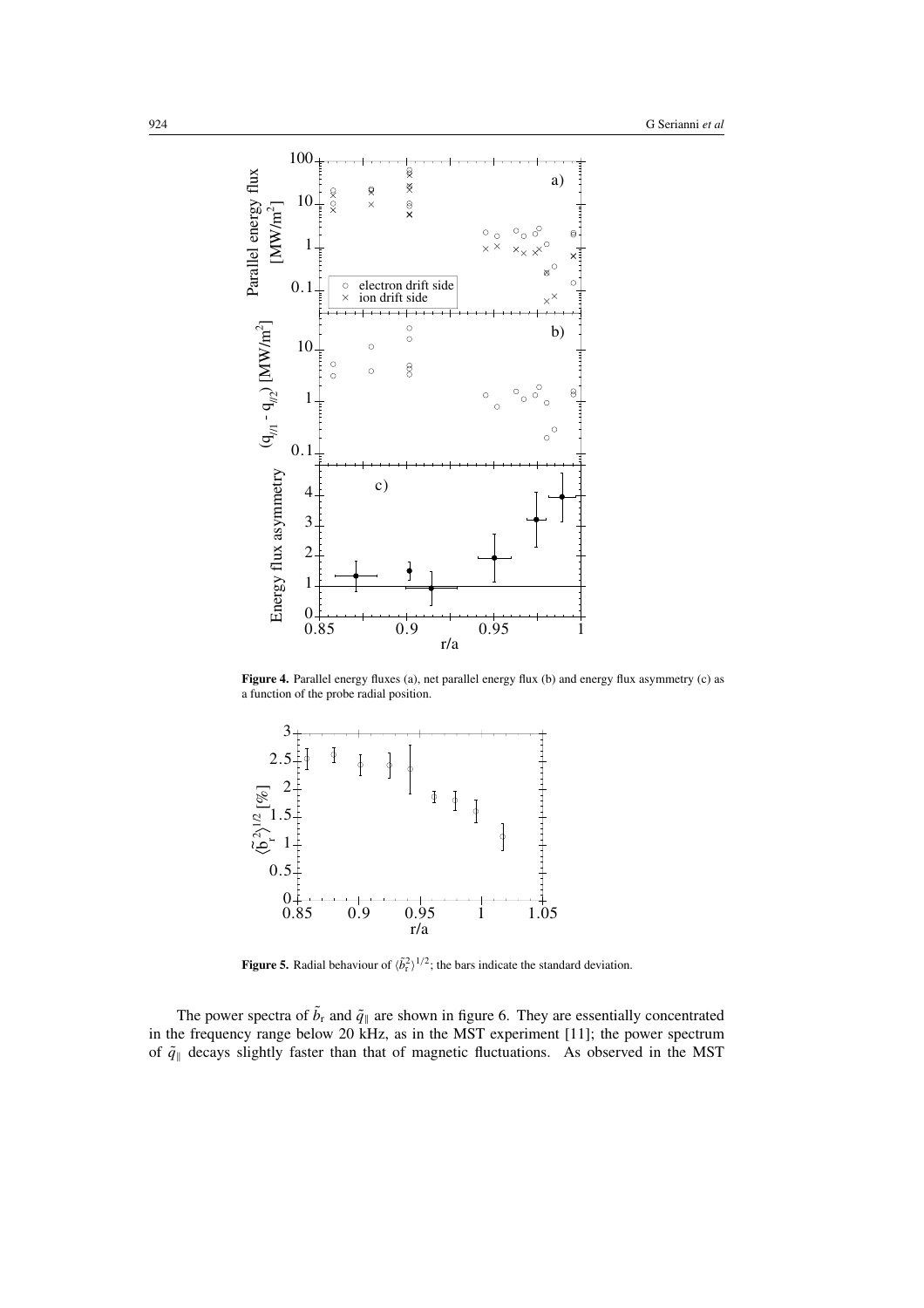

**Figure 6.** Power spectra of parallel energy flux,  $\tilde{q}_{\parallel}$ , and of radial magnetic field,  $b_{\rm r}$ .



Figure 7. Radial energy flux (upper frame) and radial energy flux normalized to global energy flux (lower frame) as a function of the radial position of the detector.

experiment [21], the coherence between energy flux and magnetic fluctuations is low (typically 0.2), though well within the statistical significance; the same is observed in the RFX, even when bursts appear in the  $q_{\parallel}$  waveform; moreover, no clear dependence of the coherence on the probe position can be found.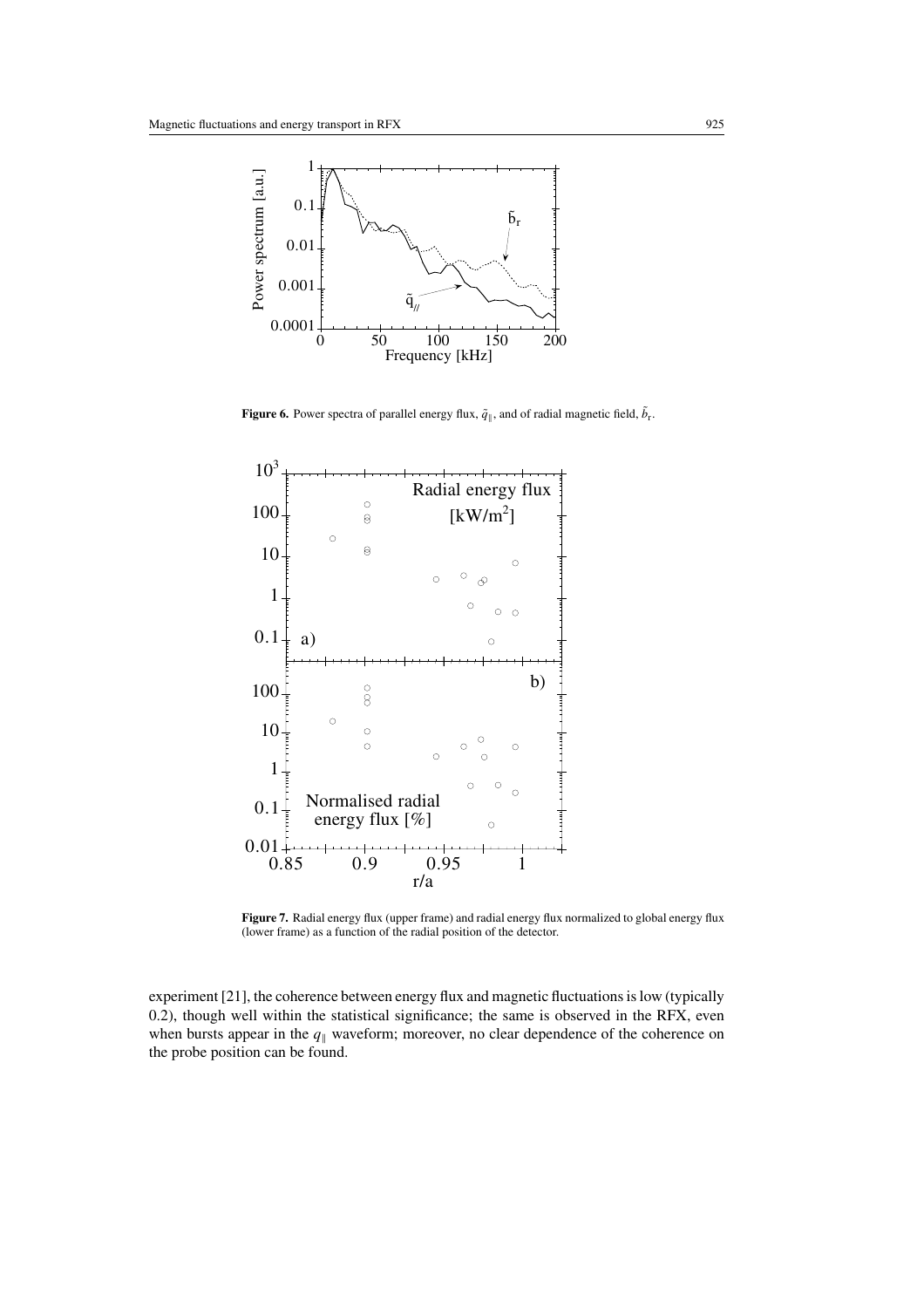

**Figure 8.** Radial behaviour of  $\langle \tilde{q}_{\parallel}^2 \rangle^{1/2}$ .

The upper frame of figure 7 displays the radial dependence of the radial energy flux as obtained according to the procedure described in section 2; the lower frame shows the percentage of the radial energy flux (as can be deduced from the global energy balance) which is due to magnetic fluctuations. It is clear that in the innermost positions the magnetic fluctuation induced energy flux reaches values comparable to the total flux lost by transport  $(\sim 100 \text{ kW m}^{-2})$ . According to these findings, superthermal electron losses due to magnetic fluctuations seem to account for the radial transport of energy in the core of the plasma. In outer regions ( $r/a > 0.95$ ) the magnetic fluctuation induced energy flux decreases and is less than 10% of the flux derived from the global energy balance. In any case, it is important to mention that the energy flux due to the magnetic fluctuations is mainly associated with the electron drift component, indicating that the superthermal electrons could account for the main part of these losses. Indeed superthermal electrons are known to flow collimated along the electron drift side [12].

At lower densities than those which were chosen for these discharges in order to preserve the probes, the superthermal electronic tail is known to be even a factor of five higher and therefore its contribution to the global power losses might be more relevant. Nevertheless, the experiments in the MST device performed in normal density discharges with a relatively large amount of superthermal electrons gave analogous results [11]. Moreover, by comparing discharges with different density and radiation losses, it was suggested that the transport mechanism in the RFX is unaffected by radiation [25].

A detailed analysis of the various terms appearing in equation (1) shows that the power spectrum of the magnetic fluctuations cannot be the sole cause of the radial energy flux reduction towards the wall (see figure 5). Moreover, both cross coherence and cross phase do not show clear radial dependences. In contrast, at the very edge of the plasma a strong decrease in the fluctuations of the parallel energy flux is observed (figure 8), which might be responsible for most of the reduction of the radial energy flux.

## **4. Discussion and conclusions**

In proximity of the RFX first wall, in agreement with the evidence collected in the MST experiment, the energy transport due to magnetic fluctuations seems to be orders of magnitude lower than what would be required to justify the global power balance. Since electrostatic